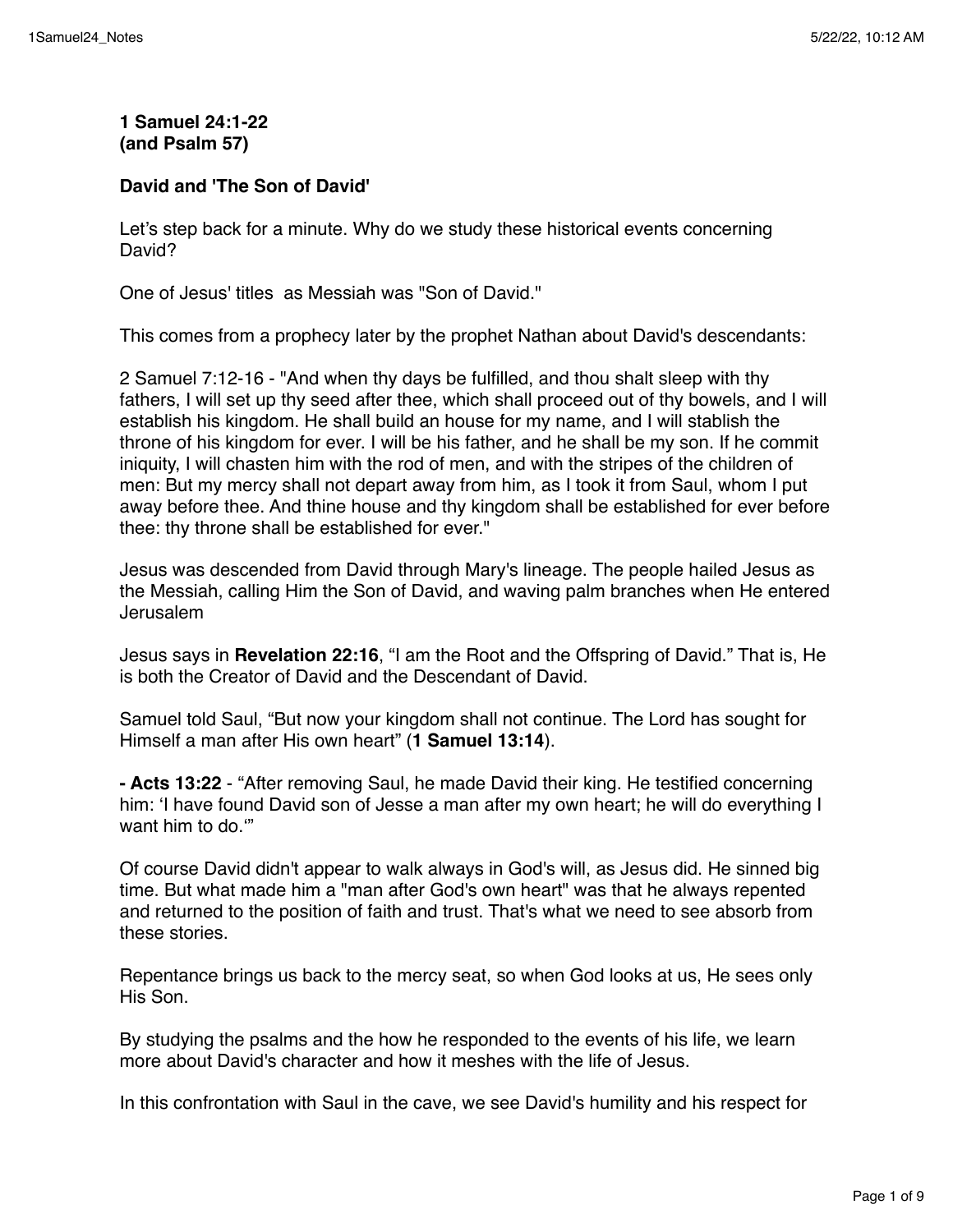God's anointing, and his reticence to act in his own strength or by his own understanding, but to rely on God and his Spirit.

Jesus remained in a perfect and sinless relationship to the Father and to others. David had to walk in repentance constantly, as we do.

One similarity between David and Jesus was that the authorities wanted to kill them, so they were plotted against and slandered. That's why we find David fleeing King Saul.

### **David Spares Saul**

**1 Samuel 24:1** - "And it came to pass, when Saul was returned from following the Philistines, that it was told him, saying, Behold, David is in the wilderness of Engedi."

En-Gedi ("the fountain of the goat,") is a little paradise, an oasis in the harsh desert that surrounds the Dead Sea, fed by two small springs that flow down from the adjacent mountains and cliffs. It is also called Hazazon Tamar (the Cutting of the Palm-trees) in **Genesis 14:7** and **2 Chronicles 20:2**. King Solomon planted the slopes up the mountains with the choicest vineyards of Judaea, scented with camphire. Solomon compares his beloved to a "cluster of camphire in the vineyards of En-gedi" (Song of Solomon 1:14).

The rabbis say that Saul assumed David would be hiding high along the cliffs and rocky places, but David instead hid his men in a large cave near the road at the bottom of the slope. Saul was directing the search from below.

**1 Samuel 24:2-3** - "Then Saul took three thousand chosen men out of all Israel, and went to seek David and his men upon the rocks of the wild goats. And he came to the sheepcotes by the way, where was a cave; and Saul went in to cover his feet: and David and his men remained in the sides of the cave."

Many caves are scattered along these cliffs, including Wady Charitun, which at a later time was able to give sanctuary to a 30,000-man Arab army during a sand storm. So this is a big cave. Another possibility is spacious cave called Bir-el-Mauquouchieh, with a well in it suitable for watering sheep.

Some explain "to cover his feet" means Saul was defecating, but it can also be translated he wanted a cool place to take a nap.

The sheepcotes were near the cave because the shepherds would take the sheep into the cave's coolness to shelter them from the heat of the day.

The Rabbinical tradition says that a spider put up his web at the front of the cave, so Saul assumed no one had entered for some time and that it was safe to go in.

A midrash explains that years before, David had prayed: "Master of the Universe, I understand the purpose of all your creations except for the spider, who spins all year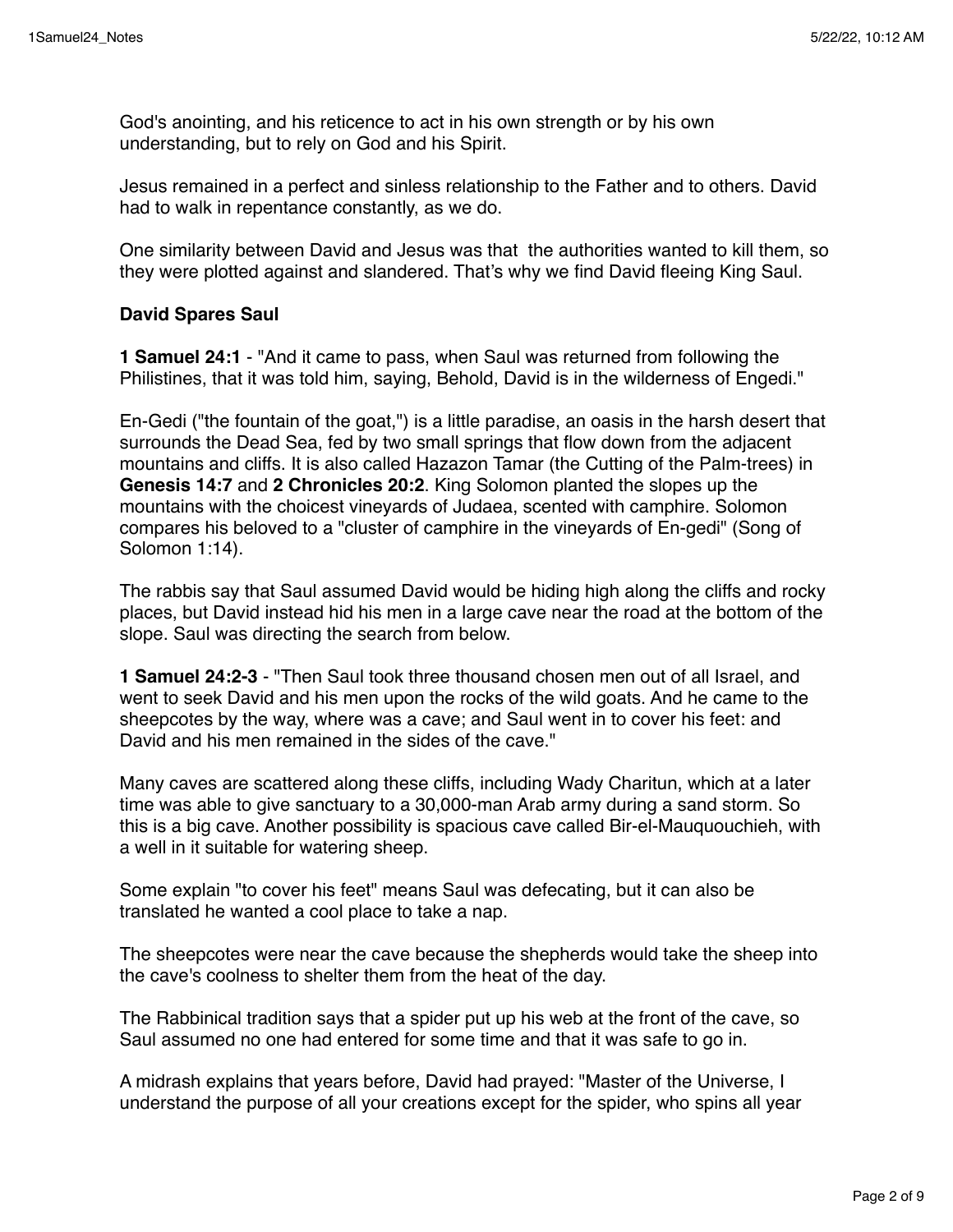long but whose web is worthless, and the madman who harms people." God responded, "There will come a time when you will need each of these." The spider came in handy here, and earlier, David pretended or was actually stricken with madness in the court of the Philistine King Achish.

**1 Samuel 24:4** - "And the men of David said unto him, Behold the day of which the LORD said unto thee, Behold, I will deliver thine enemy into thine hand, that thou mayest do to him as it shall seem good unto thee. Then David arose, and cut off the skirt of Saul's robe privily."

David's men wanted him to kill Saul and end this flight from persecution. In fact, it seemed clear that God had arranged circumstances for just this reason. It would also have been legally permissible since Saul was "a murderous pursuer."

But there was a greater principle involved - faith vs. self-effort. God's kingdom will not be brought into being by our own efforts, only by God's power.

- Zechariah 4:6 - "…Not by might, nor by power, but by my spirit, saith the Lord of hosts."

David consistently respected Saul's position as king because Saul's authority had been initially bestowed by God and his anointing by Samuel. Although Samuel had declared the kingdom would be stripped from him and given to "another who is better than thee," David was restrained from accomplishing this by his own hand. David had so far avoided a direct battle with Saul because he did not want to oppose or fight him.

Compare David's response to Jesus's temptation in the wilderness (**Matthew 4**). Satan tempted Jesus to claim "all the kingdoms of the world" by his own actions and His own strength, but He responded to Satan's offer by refusing, and quoting scripture.

The rabbis saw David's self-control here was a qualification for kingship - aligning with **Proverbs 16:31** - "He who is slow to anger is better than a strong man and a master of his passions is better than the conqueror of a city." (Of course, David's passions later got the better of him in the affair with Bathsheba).

David even regretted his decision to cut the piece from Saul's garment, feeling it was disrespectful.

(David of course could have captured Saul, expressed to him that he meant him no harm and released him, but this would have shown a greater disrespect to him, and possibly resulted in a fight that would cause him harm).

**1 Samuel 24:5-7** - "And it came to pass afterward, that David's heart smote him, because he had cut off Saul's skirt. And he said unto his men, The LORD forbid that I should do this thing unto my master, the LORD'S anointed, to stretch forth mine hand against him, seeing he is the anointed of the LORD. So David stayed his servants with these words, and suffered them not to rise against Saul. But Saul rose up out of the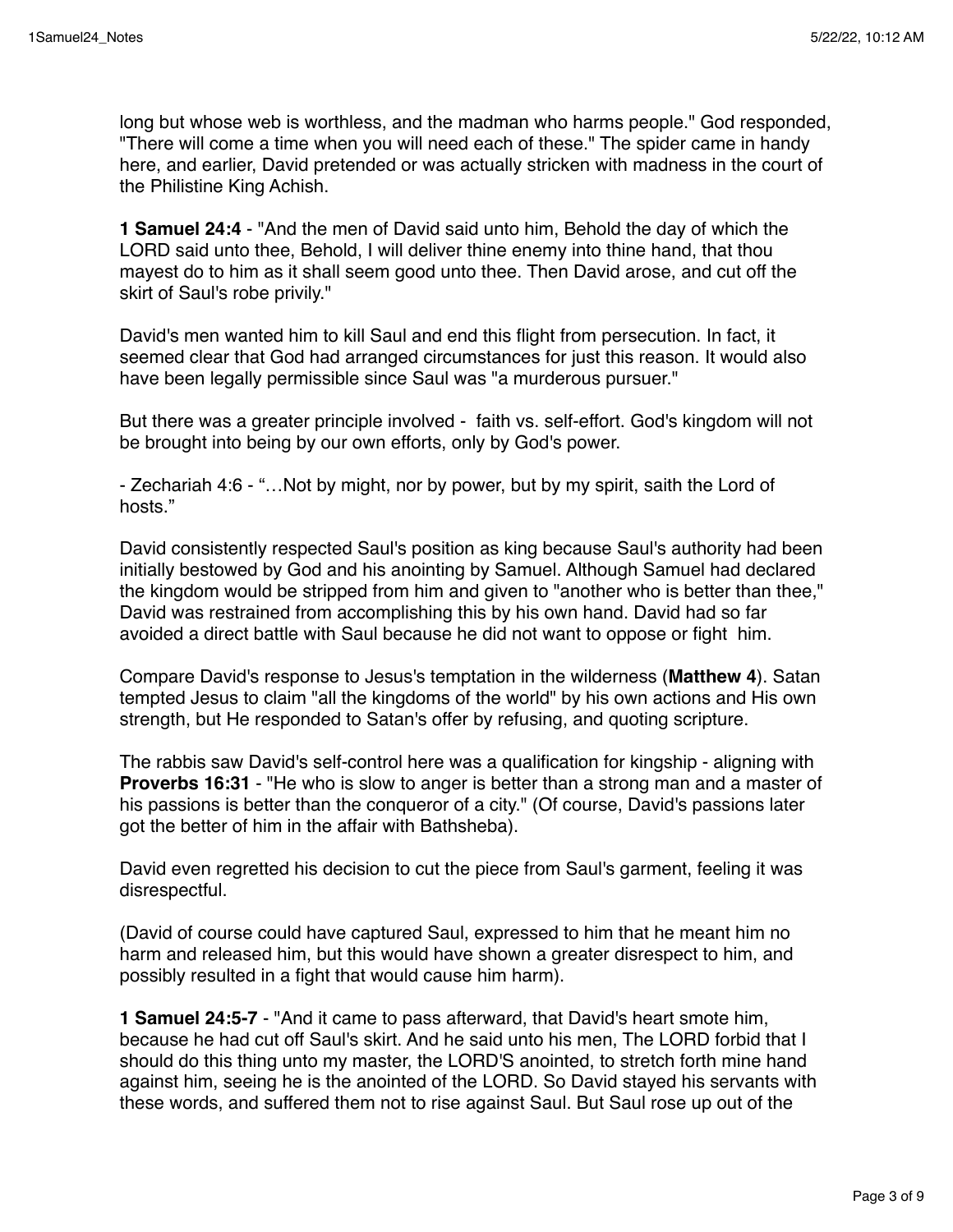cave, and went on his way."

David later in humility bows before Saul, calls him Lord and refers to himself as a "dead dog" and an insignificant "flea."

This respect is reflected in the Old and New Testaments in how to deal with one another. This respect is demanded not only for those in authority, but for each of us. We are each anointed by the Holy Spirit, and contain "the Lord's anointed" within us.

**- Leviticus 19:16-18** - "You must not go about spreading slander among your people. You must not endanger the life of your neighbor. I am the LORD. You must not harbor hatred against your brother in your heart. Directly rebuke your neighbor, so that you will not incur guilt on account of him. Do not seek revenge or bear a grudge against any of your people, but love your neighbor as yourself. I am the LORD."

**- Matthew 18:15** - ""If your brother sins against you, go and tell him his fault, between you and him alone. If he listens to you, you have gained your brother."

**- 1 Timothy 5:19** - "Against an elder receive not an accusation, except at the mouth of two or three witnesses"

Even to secular government authorities:

**- Romans 13:7** - "Render therefore to all their dues: tribute to whom tribute is due; custom to whom custom; fear to whom fear; honor to whom honor."

### **Kanaph**

"skirt" = *Kanaph* - a sign of both covering, protection, and vulnerability

David cut off "the skirt of Saul's robe"

The word for "skirt" is *kanaph* - the wing or corner of a garment.

We read about this in Ruth when she reveals herself to Boaz on the threshing floor:

**- Ruth 3:9** - "I am Ruth thine handmaid: spread therefore thy skirt (*kanaph*) over thine handmaid; for thou art a near kinsman."

Spreading the corner of his garment over her would constitute a promise of marriage and thus protection and spiritual covering.

Previously, Boaz had used the same term for Ruth's trust in God:

**- Ruth 2:12** - "The LORD recompense thy work, and a full reward be given thee of the LORD God of Israel, under whose wings (*kanaph*) thou art come to trust."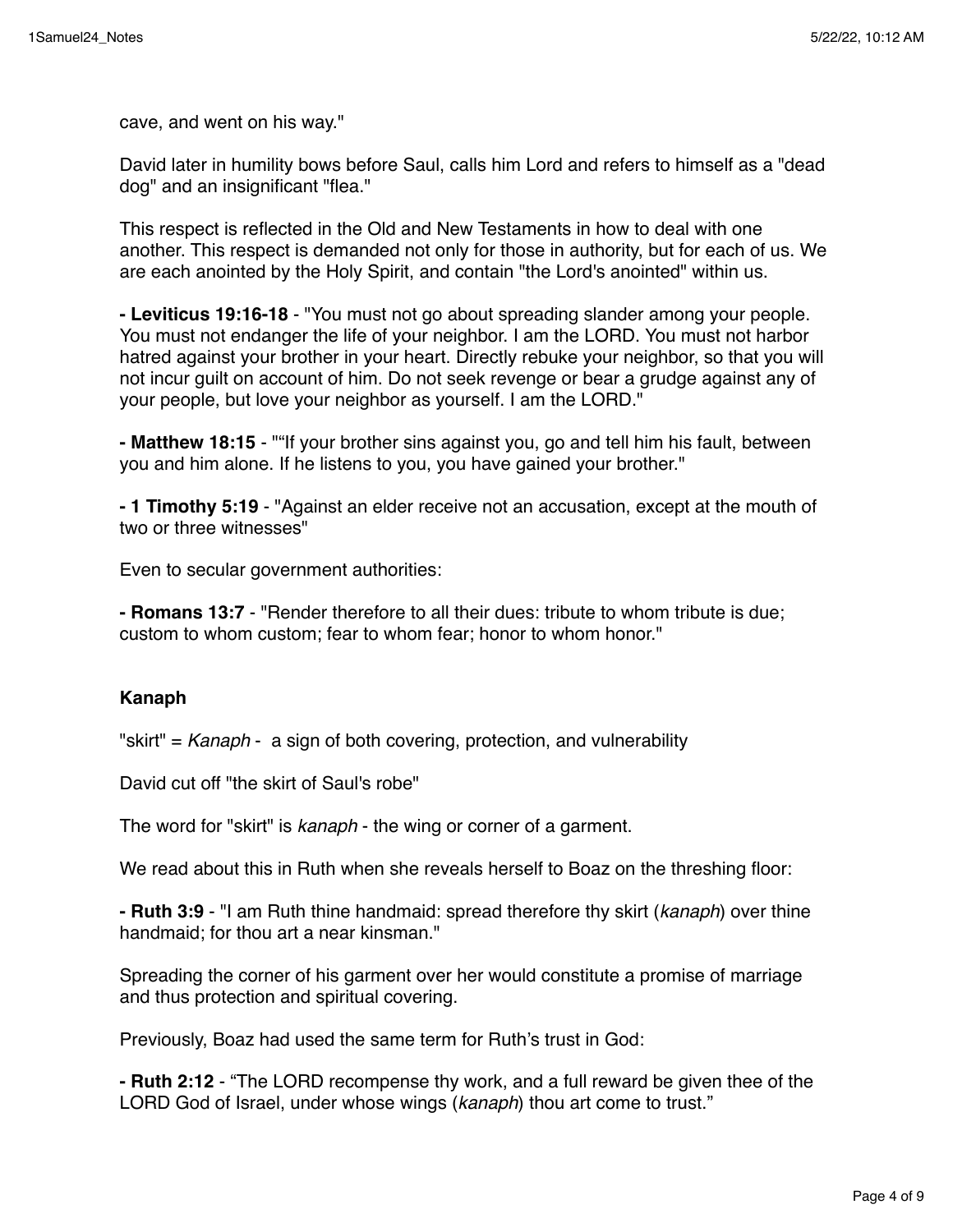To "uncover your father's skirt" was to have sex with your father's wife (**Deuteronomy 27:20**) and thus to disregard and breach his covering over her.

Saul had experienced this image in a different context.

**- 1 Samuel 15:27-28** - "And as Samuel turned about to go away, he laid hold upon the skirt (kanaph) of his mantle, and it rent. And Samuel said unto him, The LORD hath rent the kingdom of Israel from thee this day, and hath given it to a neighbor of thine, that is better than thou."

i.e. his spiritual covering (Samuel's "wing" or *kanaph*), including his anointing as king, was gone.

In fact, the rabbis explain that Samuel had told him that whoever would rip his garment in the same way in the future would succeed him as king (Midrash Shocker Tav 57:3).

David uses this imagery in the psalms:

**- Psalm 57:1** - "Be merciful unto me, O God, be merciful unto me: for my soul trusteth in thee: yea, in the shadow of thy wings (*kanaph*) will I make my refuge, until these calamities be overpast." (see also **Psalm 61:4, Psalm 67:7, Psalm 91:4**)

God uses the same imagery referring to dwelling among His people:

**- Revelation 7:15** - "Therefore are they before the throne of God, and serve him day and night in his temple: and he that sitteth on the throne shall dwell (*sk*ē*no*ō) among them."

"dwell among them" = "will spread his tabernacle over them"

This could also imply something else. Israel was commanded to affix tassels or fringes to the borders (wings - *kanaph*) of their garments.

**- Numbers 15:38-39** - "Speak unto the children of Israel, and bid them that they make them fringes in the borders (*kanaph*) of their garments throughout their generations, and that they put upon the fringe of the borders (*kanaph*) a ribband of blue: And it shall be unto you for a fringe, that ye may look upon it, and remember all the commandments of the LORD, and do them; and that ye seek not after your own heart and your own eyes, after which ye use to go a whoring:"

Saul had indeed forgotten God and was seeking after his own heart and eyes, so this cutting off of the *kanaph* of his garment emphasized that fact.

**David Speaks to Saul**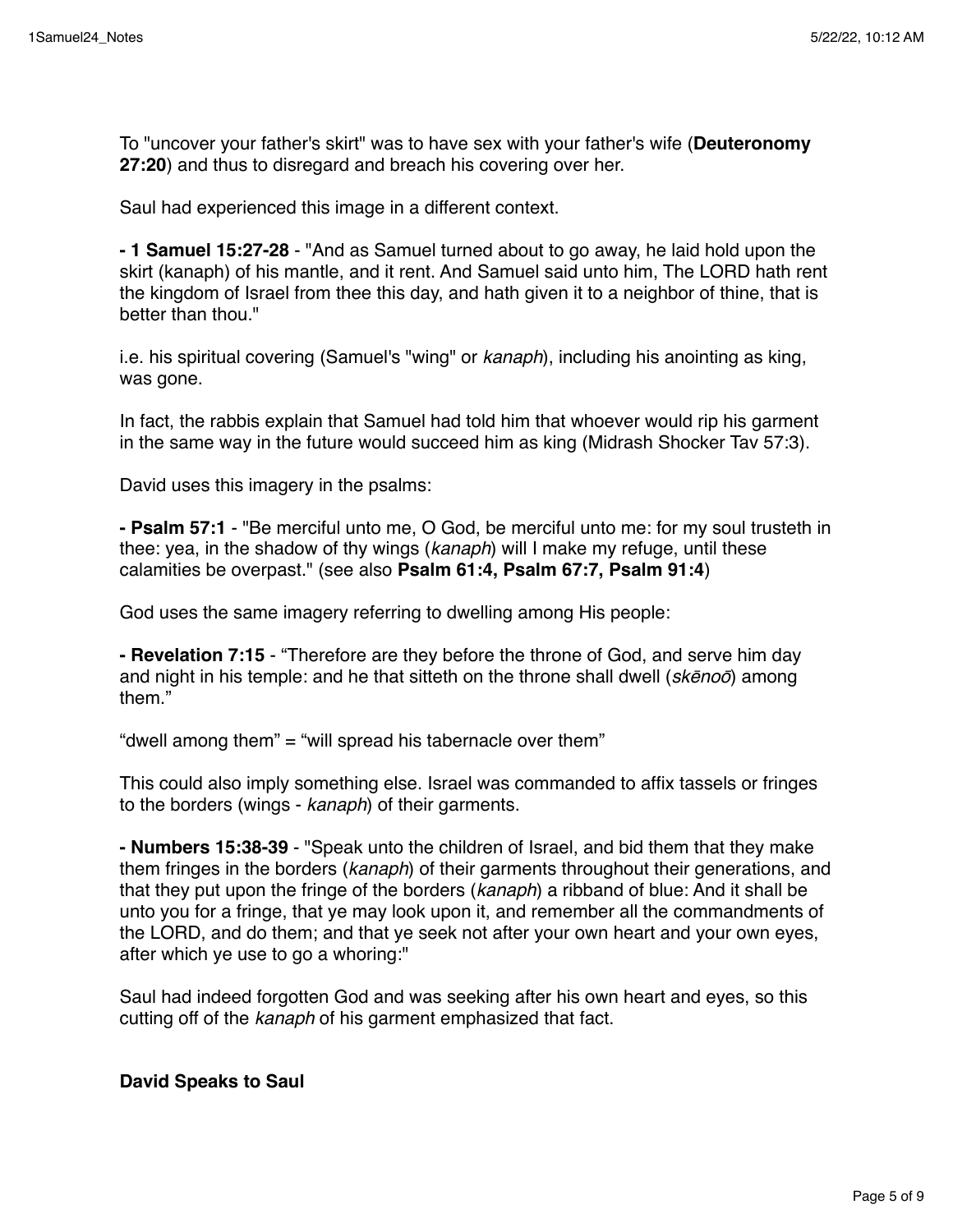**1 Samuel 24:8-10** - "David also arose afterward, and went out of the cave, and cried after Saul, saying, My lord the king. And when Saul looked behind him, David stooped with his face to the earth, and bowed himself. And David said to Saul, Wherefore hearest thou men's words, saying, Behold, David seeketh thy hurt? Behold, this day thine eyes have seen how that the LORD had delivered thee to day into mine hand in the cave: and some bade me kill thee: but mine eye spared thee; and I said, I will not put forth mine hand against my lord; for he is the LORD'S anointed."

## **The Proof**

**1 Samuel 24:11-15** - "Moreover, my father, see, yea, see the skirt of thy robe in my hand: for in that I cut off the skirt of thy robe, and killed thee not, know thou and see that there is neither evil nor transgression in mine hand, and I have not sinned against thee; yet thou huntest my soul to take it. The LORD judge between me and thee, and the LORD avenge me of thee: but mine hand shall not be upon thee. As saith the proverb of the ancients, Wickedness proceedeth from the wicked: but mine hand shall not be upon thee. After whom is the king of Israel come out? after whom dost thou pursue? after a dead dog, after a flea. The LORD therefore be judge, and judge between me and thee, and see, and plead my cause, and deliver me out of thine hand."

"the LORD avenge me of thee" - in Hebrew this can also mean "the Lord avenge me through thyself" and this is what happened, when Saul died by throwing himself on his own sword (**1 Samuel 31:4**).

### **Saul's Response**

The clouds of Saul's vengeful madness seem to lift, and he seems to see clearly:

**1 Samuel 24:16-17** - "And it came to pass, when David had made an end of speaking these words unto Saul, that Saul said, Is this thy voice, my son David? And Saul lifted up his voice, and wept. And he said to David, Thou art more righteous than I: for thou hast rewarded me good, whereas I have rewarded thee evil."

Saul repeats the phrase used by Judah in response to Tamar's proof of her rightness - Judah's signet, and bracelets, and staff.

**- Genesis 38:26** - "And Judah acknowledged them, and said, She hath been more righteous than I; because that I gave her not to Shelah my son. And he knew her again no more."

### **Saul Affirms David's Right to be King**

**1 Samuel 24:18-21** - "And thou hast shewed this day how that thou hast dealt well with me: forasmuch as when the LORD had delivered me into thine hand, thou killedst me not. For if a man find his enemy, will he let him go well away? wherefore the LORD reward thee good for that thou hast done unto me this day. And now, behold, I know well that thou shalt surely be king, and that the kingdom of Israel shall be established in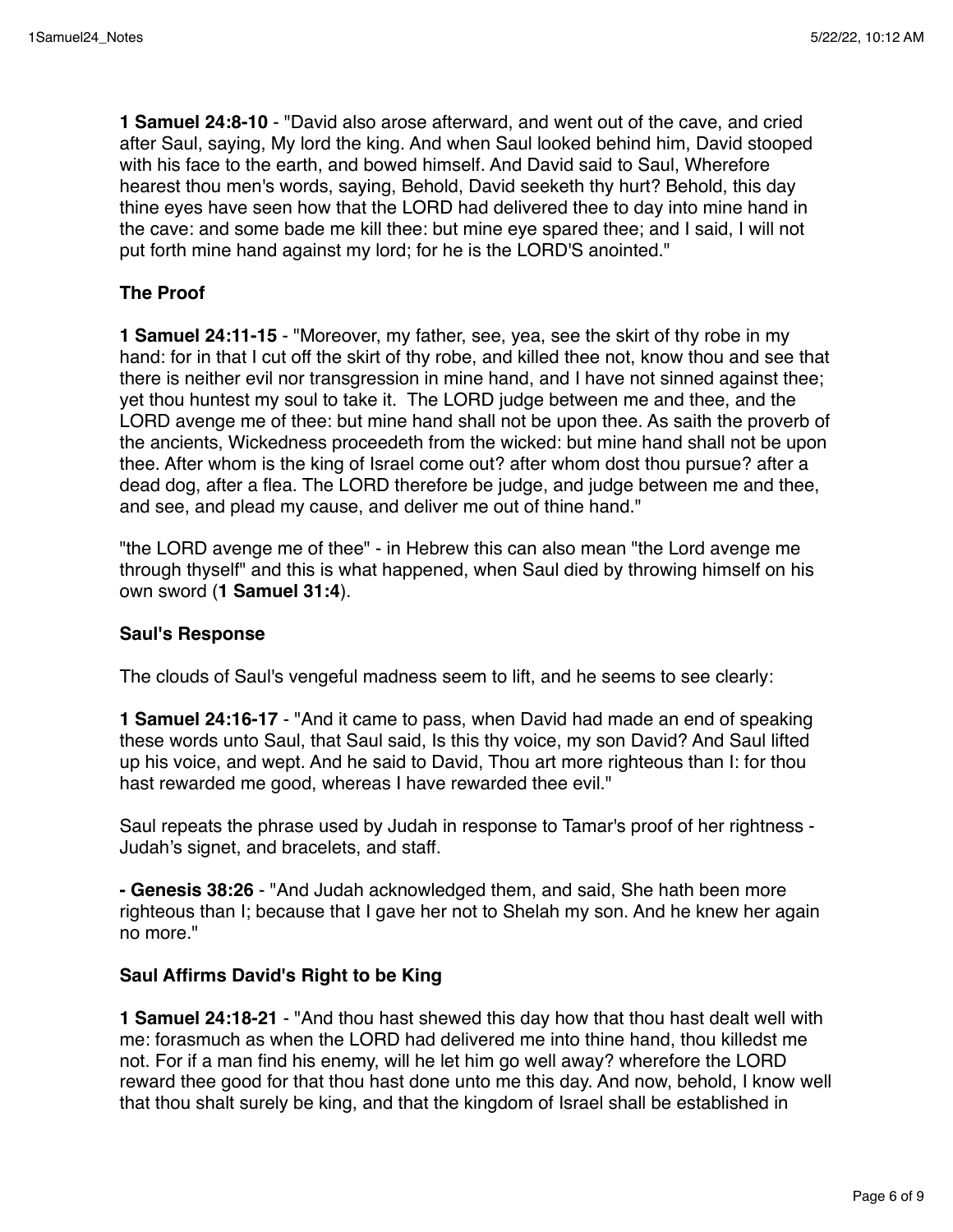thine hand. Swear now therefore unto me by the LORD, that thou wilt not cut off my seed after me, and that thou wilt not destroy my name out of my father's house."

"thou shalt surely be king" - in Hebrew this is "in reigning, you will reign." This doubling language, according to the Midrash Shocker Tav, means David would reign in the present era and also in the days of Messiah, who would be a descendant of David.

"cut off my seed" - David spared Mephibosheth, **2 Samuel 21:7**, and in punished the murderers of Ishbosheth, **2 Samuel 4:12**. David did later deliver seven of Saul's descendants to the Gibeonites, who then killed them (**2 Samuel 21**). The rabbis disagree over whether David thus broke his oath.

**1 Samuel 24:22** - "And David sware unto Saul. And Saul went home; but David and his men gat them up unto the hold."

David and his men in the end did not believe the pursuit had ended, and this is borne out in the next chapter.

David wrote **Psalm 57** about his experience we've just read about in this cave.

#### **Psalm 57**

In this Psalm, David is appealing to God for vindication, as before a judge.

**Psalm 57:1** - "Be merciful unto me, O God, be merciful unto me: for my soul trusteth in thee: yea, in the shadow of thy wings will I make my refuge, until these calamities be overpast."

"in the shadow of thy wings" - wings = *kanaph* (See above)

David sees himself sheltered with God who resides in the form of his Shekinah Glory on the mercy seat between the wings of the cherubim.

David says this phrase in other places:

**-Psalm 61:4** - "Let me dwell in Your tent forever; Let me take refuge in the shelter of Your wings."

**-Psalm 17:8** - "...hide me in the shadow of your wings"

**-Psalm 91:4** - "He will cover you with His pinions, And under His wings you may seek refuge; His faithfulness is a shield and bulwark."

**-Psalm 36:7** - "How precious is Your lovingkindness, O God! And the children of men take refuge in the shadow of Your wings."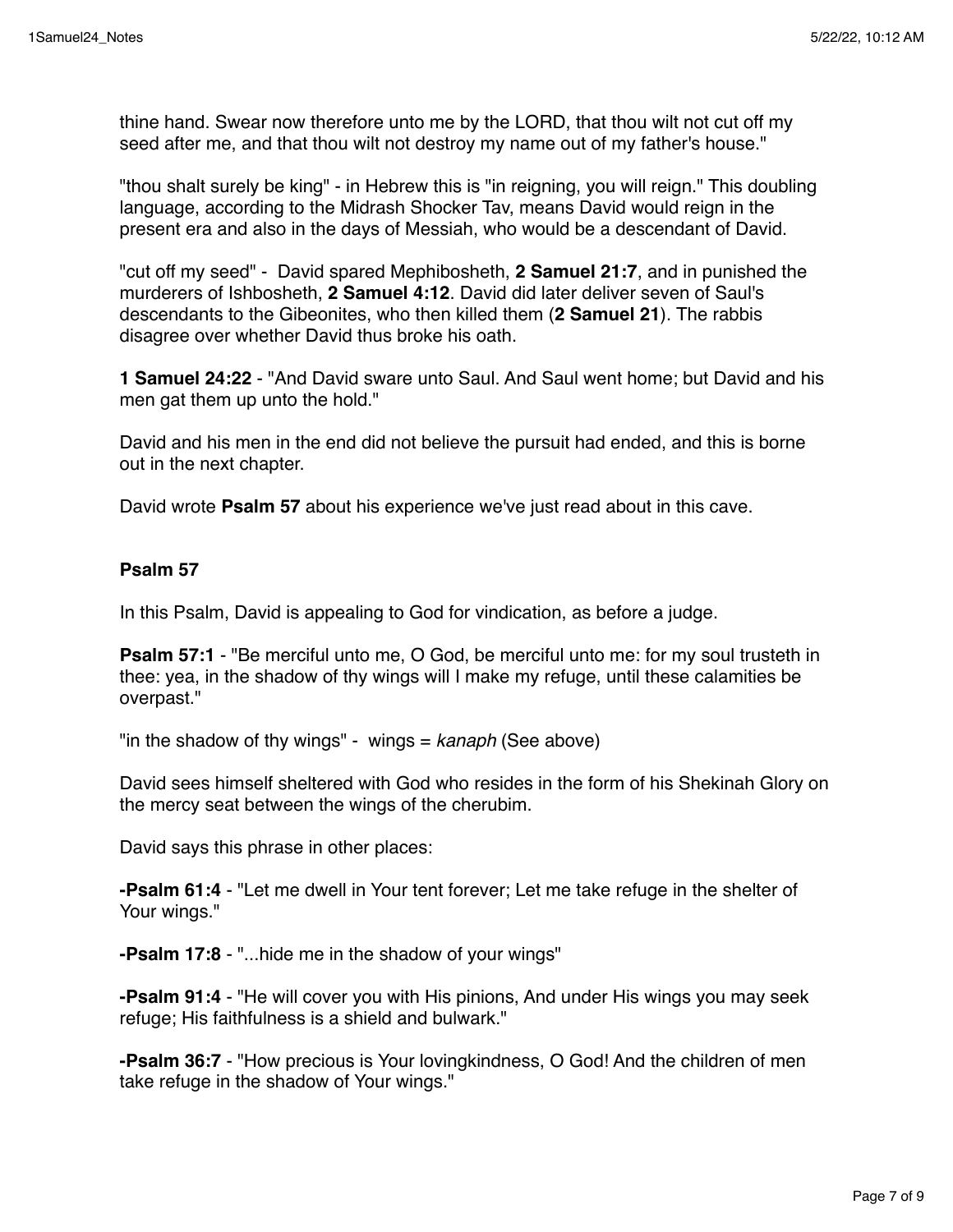**Psalm 57:2** - "I will cry unto God most high; unto God that performeth all things for me."

"God who will *complete* for me" - *gâmar* - i.e. plead my cause, vindicate me.

**Psalm 57:3** - "He shall send from heaven, and save me from the reproach of him that would swallow me up. Selah. God shall send forth his mercy and his truth."

"Mercy" - to be delivered from the immediate danger. "Truth" - to vindicate me from the lies and slander. (Mercy and truth are repeated in verse 10)

**Psalm 57:4** - "My soul is among lions: and I lie even among them that are set on fire, even the sons of men, whose teeth are spears and arrows, and their tongue a sharp sword."

The tongue of Doeg the Edomite had spread slander about David

Rashi - My soul is among lions: Abner and Amassa, who were "lions" [leaders] in the Torah, and who do not protest against Saul.

**Psalm 57:6** - "They have prepared a net for my steps; my soul is bowed down: they have digged a pit before me, into the midst whereof they are fallen themselves. Selah."

His soul - *nephesh* - is bowed down, bent under the frustration, fear, and discouragement of the circumstances. But somewhere hope arises. He sees that his enemies will fall into the pit they dug for him, as certainly as if it has already happened.

Therefore:

**Psalm 57: 7-9** - "My heart is fixed, O God, my heart is fixed: I will sing and give praise. Awake up, my glory; awake, psaltery and harp: I myself will awake early. I will praise thee, O Lord, among the people: I will sing unto thee among the nations."

my heart - *leb* - is "fixed" - *kuwn* - prepared, ready, established, certain, confirmed, set in the right direction

Though his soul (*nephesh*, meaning his whole self as a living being - is bowed down, his heart ( *leb* - his innermost understanding and mind) is fixed on God.

See Jesus in **Luke 9:51** - "When the days drew near for him to be taken up, he set his face to go to Jerusalem."

This rouses David to praise God.

"I myself will awake early" - Instead of staying up late worrying about what the next day holds, David says, according to Rashi, "I awaken the dawn; the dawn does not awaken